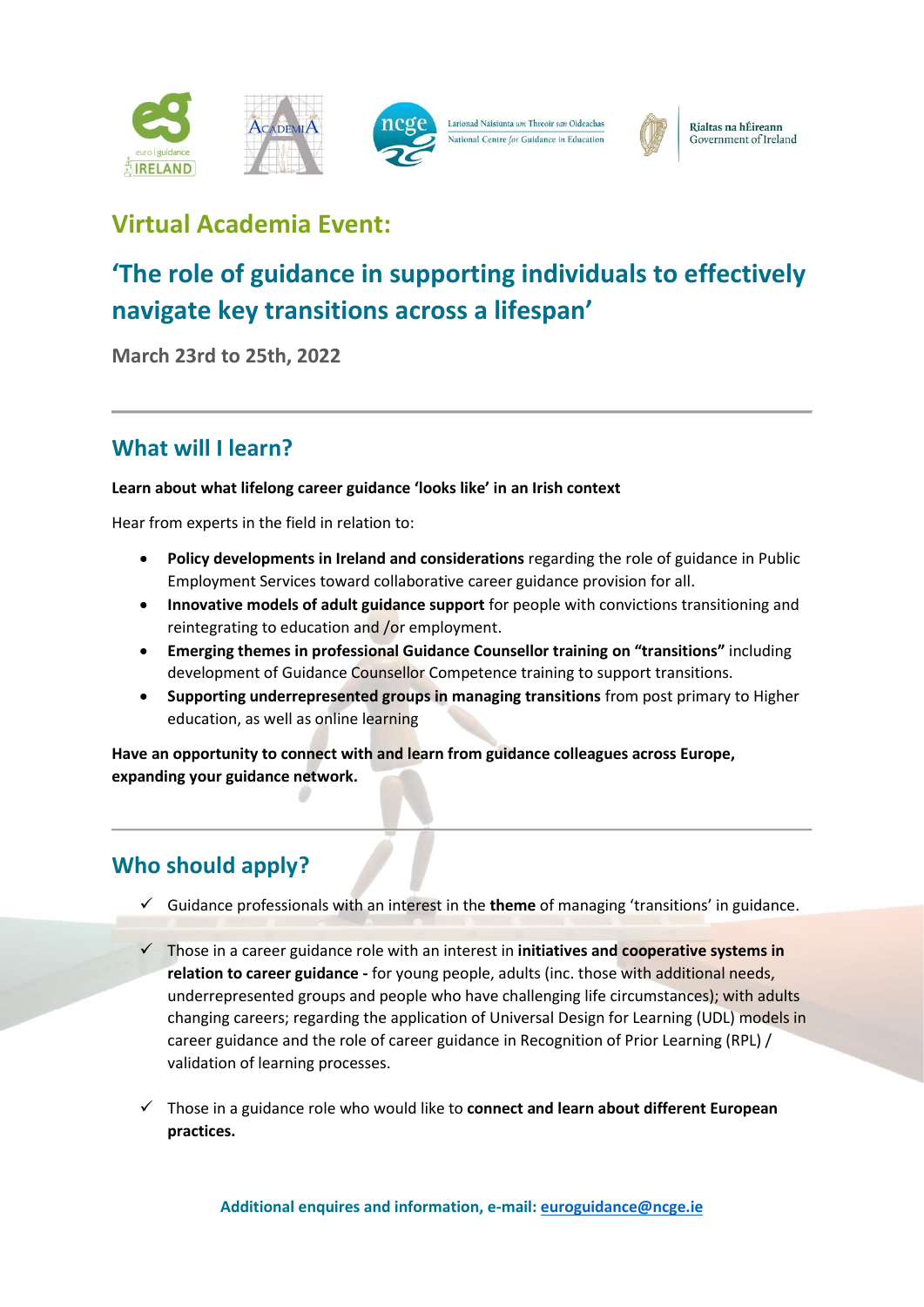### **Programme aim:**

*To explore the role of Guidance in supporting individuals to effectively navigate key transitions across a life span.*

### **Programme outline:**

### **Day 1 Wednesday, March 23rd**

#### *Welcome and Introductions:*

- $\circ$  Get to know each other and get to know our centre [\(NCGE](https://www.ncge.ie/) / [Euroguidance Ireland\)](https://euroguidance.ie/)
- $\circ$  An overview of guidance in Ireland and how it supports young people in Schools and those in VET/Adult Education (with an emphasis on the theme of transitions)
- o An introduction to the [Whole School](https://www.ncge.ie/guidance-post-primary)approach in secondary school guidance (with a focus on the approaches to transitions)
- o Interactive discussion

**Start time - 10.30am CET. End of day- 3.30pm.** *Short breaks and a 1-hour lunch will be included. Sessions will be as interactive as possible. There will be opportunities to ask questions throughout.*

### **Day 2 Thursday, March 24th**

#### *Managing the transition to online learning:*

o [AHEAD](https://www.ahead.ie/aboutus) will share findings from their most recent research and how the transition to learning online impacted on those with disabilities.

Contractor of the

- o A reflection on the application of Universal Design for Learning model (UDL) in career guidance with adults and the role of career guidance in Recognition of Prior Learning (RPL) and Validation of Prior Learning processes.
- $\circ$  We will learn about the work of [NCGE](https://www.ncge.ie/) in developing professional supports to meet the needs of guidance counsellors - supporting the 'pivot' to working in the online space with young people.

#### *Career management skills for transitioning to sustainable employment:*

- o Learn about the role of guidance in supporting those **transitioning from prison** to reintegrate into society from [IASIO](http://www.iasio.ie/)
- o Hear a perspective on the evolution of the **Public Employment Services** in providing guidance to users of the service from [Dr. Nuala Whelan](https://www.maynoothuniversity.ie/faculty-social-sciences/our-people/nuala-whelan)
- o Hear about professional **Guidance Counsellor Training** in Ireland, focusing on 'transitions support' module **DCU** course and meeting emerging demands for professional career guidance in different organisations (e.g., the Irish Defence Forces)

#### **Additional enquires and information, e-mail[: euroguidance@ncge.ie](mailto:euroguidance@ncge.ie)**